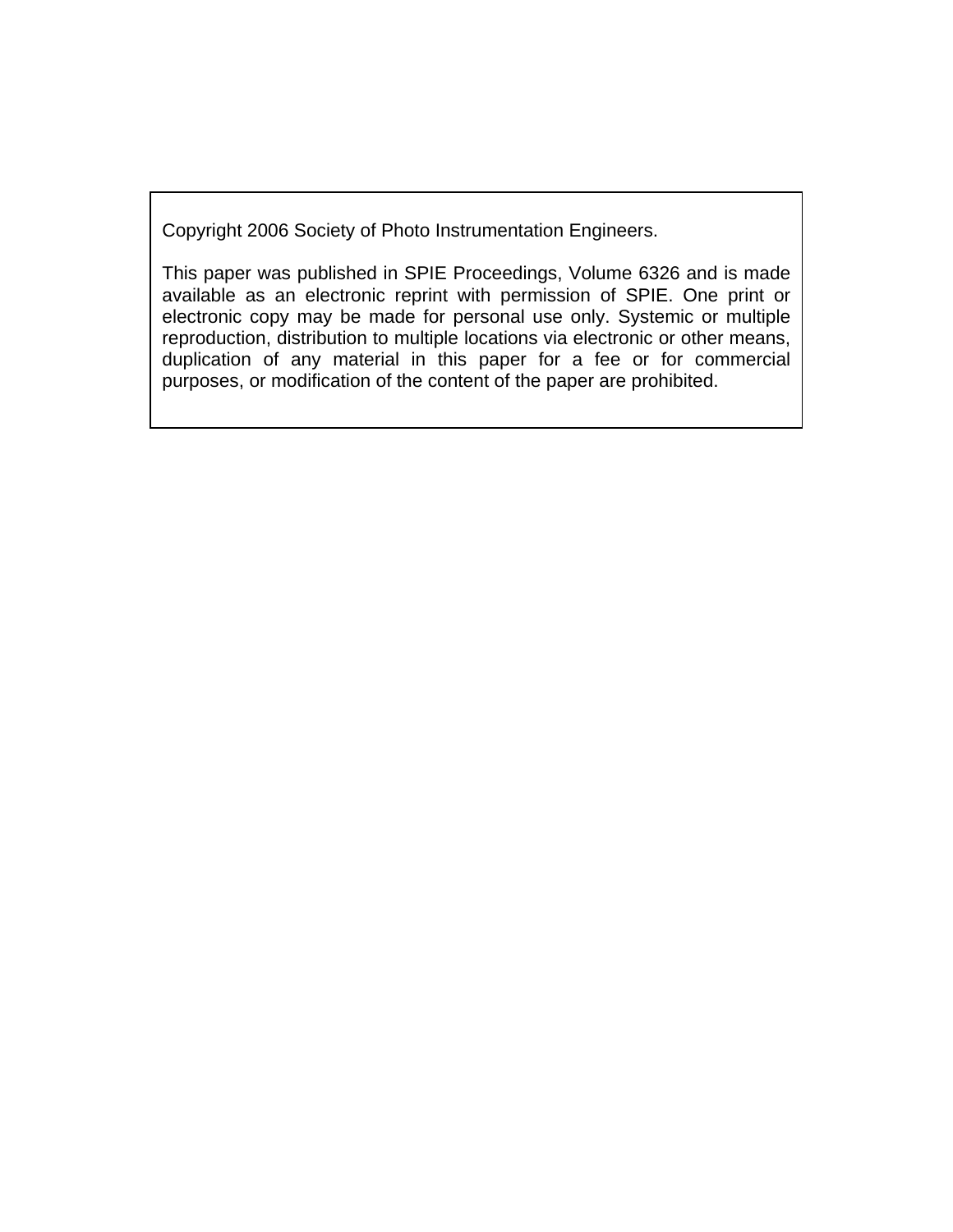# **Spatial light modulator considerations for beam control in optical manipulation applications**

Steven Serati and Jamie Harriman Boulder Nonlinear Systems, Inc. 450 Courtney Way, #107 Lafayette, Colorado 80026

#### **ABSTRACT**

Holographic beam forming to generate and control multiple optical traps has proved successful using high-resolution spatial light modulators (SLMs). This type of beam control allows a multitude of traps to be independently controlled in three dimensions. Also, exotic beam shapes and profiles can be generated, which gives the optical trapping system even greater flexibility.<sup>1</sup> Until recently, the generation of high resolution phase patterns has limited the speed of dynamic holographic optical trapping (HOT) systems. Today, video rate operation controlling hundreds of traps using 512x512 phase masks is possible and significantly faster operation is possible with fewer traps using less phase resolution. Therefore, phase-only liquid crystal modulator response is becoming the bottleneck. This paper discusses recent advances in SLM developments which address this issue.

Holographic beam control, spatial light modulators, phase-only modulation, liquid crystal, multi-spot beam steering, pulse shaping

#### **1. INTRODUCTION**

The use of holograms to generate three-dimensional spot patterns from a single input beam is finding new applications in the fields of optical trapping,<sup>2,3,4</sup> laser radar<sup>5,6,7</sup> and optical communications.<sup>8,9</sup> This interest comes from the evolving ability to dynamically generate holographic masks in real time. Each application has its own set of requirements for this type of volumetric beam control, but the need to accurately control size, intensity, shape and position of all the spots within the sample volume without introducing significant loss or scatter is always important. Highly efficient pattern generation, containing hundreds of independently moving spots, has been demonstrated using high-resolution, phase-only spatial light modulators (SLM). These SLMs use nematic liquid crystal materials that are properly aligned to provide a pure optical path delay (OPD). As research in this area continues, it is being found that the dynamic behavior of the liquid crystal OPD modulator has a profound effect on the performance of these multi-beam systems. This paper discusses some of the dynamic issues and techniques for controlling their effects to allow accurate real-time phase mask generation.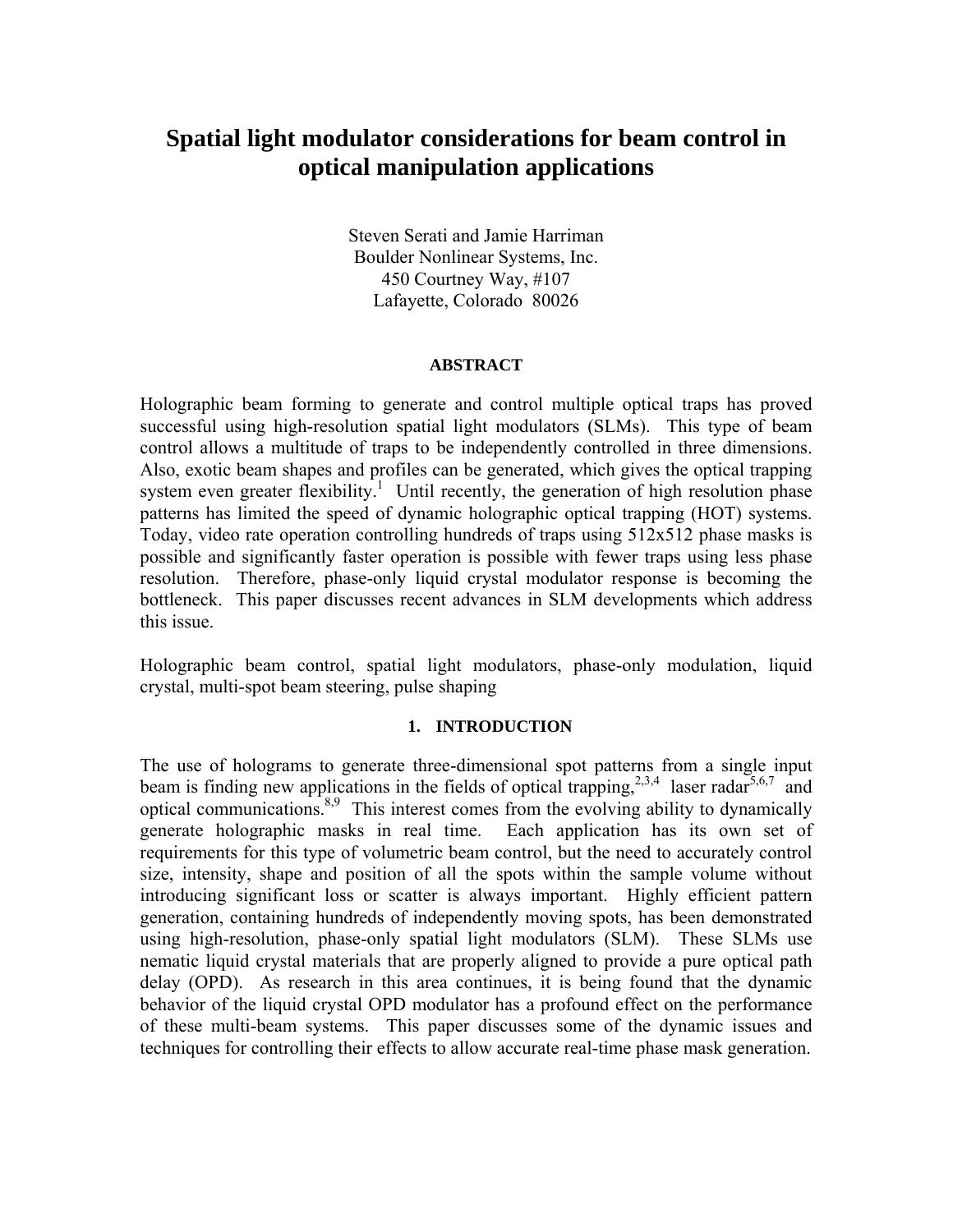The control of LC through an active matrix backplane greatly simplifies the addressing hardware, but it introduces performance tradeoffs especially for generating phase-only holograms in real time. To control hundreds of thousands of elements using a reasonable number of interconnects, data needs to be time-sequentially multiplexed into the active matrix backplane. Typically, active-matrix displays use a small number of analog drive signals (2 to 4) or several binary drive signals (16 to 32). These display drive schemes provide multi-level addressing of the LC modulator at video rates using a minimal set of drive electronics. For display, the device does not have to present complete images to the eye even for a short period of time, since the eye does not rely on spatial coherence and uses the average intensity received over several milliseconds to form an image. On the other hand, beam forming techniques used in holographic optical trapping (HOT) systems rely on the phase patterns produced by the SLM to be spatially complete and temporally static for a period of time to correctly steer the incident light into the desired spot pattern. Therefore, the amount of light effectively forming traps versus stray light is strongly related to the time the phase profile remains static over the frame period (i.e. the time devoted to one spot pattern). In a typical display, the frame period is 16.7 milliseconds and the time to fully load an image is 16.7 milliseconds. Even with a very fast LC modulator (much faster than a frame period), a complete image pattern is not present across the whole array unless multiple frame periods are used for each image. To maximize trapping effectiveness and not compromise the speed of the dynamic trapping system, a fast LC modulator is desired. However, this paper will show that the frame period needs to be several times faster than the response of the LC modulator to effectively form static patterns. Thus, video frame rate addressing greatly limits phaseonly SLM operation. Also, this paper demonstrates that an effective solution is to use sub-millisecond load rates to eliminate data-dependent phase droop/ripple especially when using high figure of merit LC materials to provide fast SLM response.

# **2. HIGH FIGURE OF MERIT LC MODULATORS**

A zero-twist (i.e. Electrically Controlled Birefringence - ECB) mode nematic liquid crystal (LC) modulator provides pure phase-only modulation without adding datadependent amplitude variations, as occurs with twisted-nematic modulators such as those used in liquid-crystal displays. Pure phase modulation with a full wave  $(2\pi)$  of modulation depth provided at each pixel for the design wavelength is required for efficiently creating and controlling multiple optical traps using high-resolution holographic masks. Due to the variation in modulator thickness for the different design wavelengths Boulder Nonlinear Systems (BNS) offers over the 532 nm to 1064 nm band, the response times of the nematic LC SLMs range from 30 to 15 frames per second, respectively, when using commercially available LC materials that have a birefringence of approximately 0.2. To substantially improve performance, a high-birefingent LC material with a low viscosity to elastic constant ratio (i.e. low viscoelastic coefficient -  $\gamma_1 / K_{11}$ ) was developed.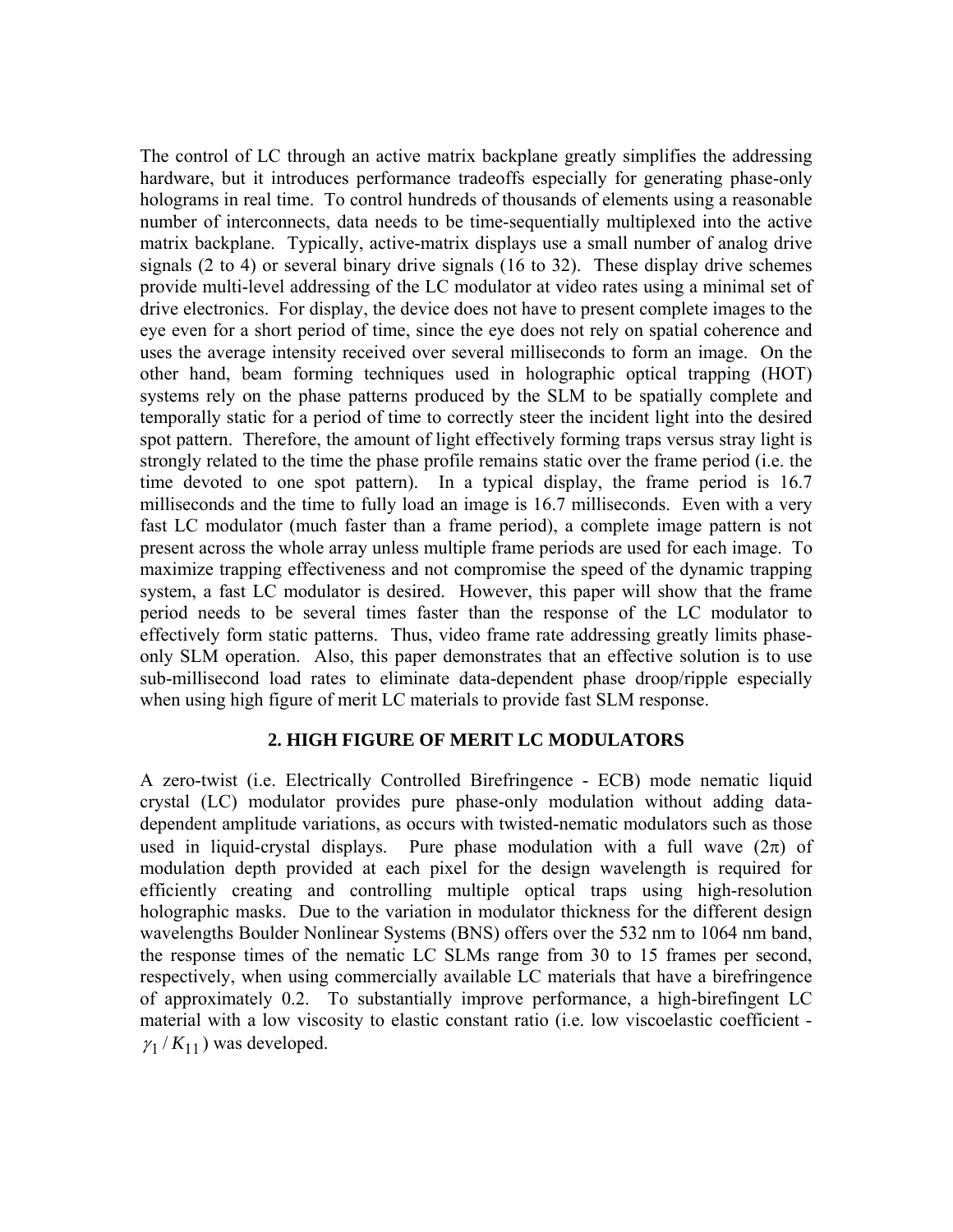The cell gap (*d*) needed to provide a wave of modulation at the design wavelength ( $\lambda_d$ ) is proportional to the LC's birefringence (Δ*n*) as shown below

$$
d \propto \frac{\lambda_d}{\Delta n} \ . \tag{1}
$$

This thickness directly affects the response time of the LC modulator, which is dominated by the free relaxation time  $(\tau_0)$  given by

$$
\tau_o = \frac{\gamma_1 d^2}{K_{11} \pi^2} \tag{2}
$$

By using the relationships given in Equations 1 and 2, a figure of merit (FoM) for modulator response expressed in terms of LC material properties has been introduced to compare various LC materials: $10$ 

$$
FoM = \frac{K_{11}(\Delta n)^2}{\gamma_1} \tag{3}
$$

As shown in Equation 3, this figure of merit is independent of cell gap thickness, and it points out the importance of LC birefringence to modulator response. Note that the FoM is indirectly wavelength and temperature dependent, because LC properties are affected by these parameters.

A high FoM LC material was developed for use in BNS' SLMs. This material has a very high birefringence as compared to most commercial materials ( $\Delta n$ =0.38 and 0.42 at  $\lambda$ = 632.8 nm and 532 nm, respectively). The mixture shows an impressively high FoM at room temperature (14.4  $\mu$ m<sup>2</sup>/s). Under the same circumstance, the FoM of Merck TL-216 is  $\sim$ 2.4  $\mu$ m<sup>2</sup>/s.<sup>11</sup> The birefringence of Merck TL-216 was measured to be 0.20 at  $\lambda$ =633 nm and T=22°C. Thus, the new material shows  $\sim$ 6X higher FoM than popular commercial high birefringence LC mixtures.

Chemical and ion purity is an important concern for active-matrix applications such as liquid crystal on silicon (LCoS) SLMs because it affects the voltage holding ratio. For an active matrix SLM that uses a slow load/refresh rate (several milliseconds), the phase pattern does not hold steady (i.e. phase modulation drops) if the LC has a low resistivity. High chemical and ion purity also elongates the lifetime of the LC devices. The longterm chemical stability can be greatly improved by eliminating the organic side-products as well as inorganic agents involved in the processing. The compounds used in our experiment were synthesized according to the state-of-the-art procedures with final chemical purity in the range of 99.5-99.9 wt %. Both of the high birefringence mixtures were purified using ion exchange resins in multiple-step processes. After only three steps of ion purification, the resistivity of the high FoM material improved to  $10^{13}$  Ohm-cm.

With the high FoM material, it will be possible to greatly increase the operating speed of the phase-only SLM. To date the response time of the SLM has not been a significant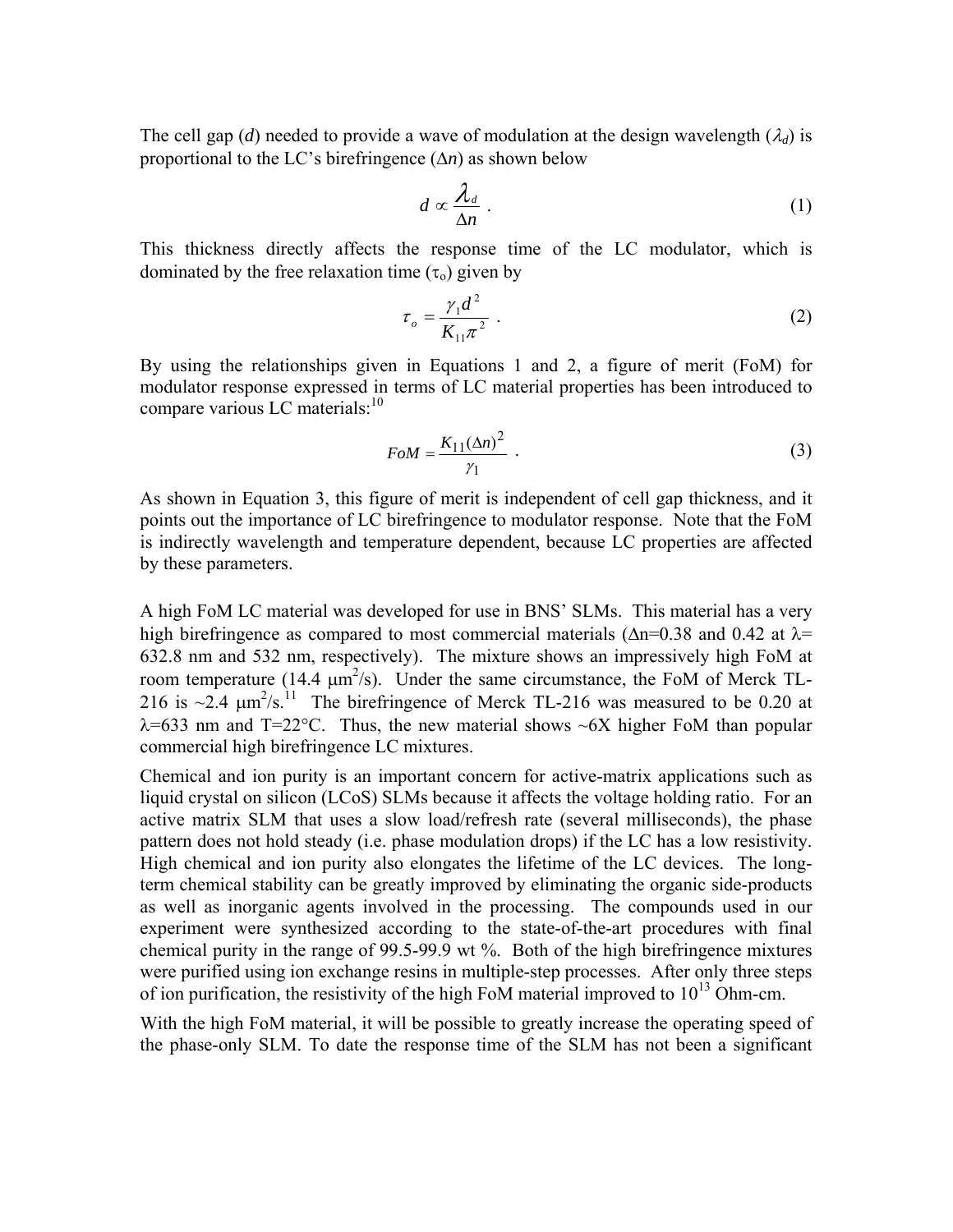problem, since the operating speed of HOT systems has been restricted by other component and application issues. For example, it takes considerable processing power to calculate trap locations from a user input and convert this information into a series of holographic phase masks to dynamically move the traps. Only recently have efficient algorithms been implemented with the appropriate computer hardware to allow hundreds of optical traps to be individually controlled at video rates using 512x512 phase masks. With the current trend in computing capability doubling every few years and as the need for autonomous manipulation of optical traps develops, a video-rate SLM will soon become a significant limitation to these HOT systems. Even today, there are developing nano-factory applications where faster manipulation of fewer traps appears to be the best approach. This type of application allows the resolution of the phase mask to be reduced (i.e. a 256x256 hologram being sufficient) which in turn reduces the processing overhead, allowing the system to operate faster. For the 256x256 case, it is necessary for SLM operation to increase by a factor of four (>100 frames per second) to fully support a lower-resolution HOT system capability, which is possible with the high FoM material.

# **3. ECB MODULATORS WITH VIDEO RATE ADDRESSING**

Various papers and books (e.g. Ref. 10) discuss the dynamic behavior of ECB liquid crystal modulators. This literature describes the components (viscosity, elastic constants, dielectric anisotropy, etc.) of the various competing forces within the cell that control the LC material's response to an applied field. However, the multiplexing drive scheme used to control the voltage at each pixel of an active matrix backplane significantly adds to the dynamic behavior of the LC modulator which complicates the issue. Therefore, this paper uses the results from a few experiments to demonstrate the temporal and spatial effects that reduce pattern integrity. For this paper pattern integrity refers to the ability to accurately form the phase hologram and maintain the pattern.

In this paper, we use results from both transmissive and reflective ECB devices, since we needed different backplane designs to implement the different addressing schemes. Figure 1 schematically shows the SLM test setup used to evaluate the temporal response of the reflective ECB devices. The configuration, through the operation of the polarizing beam splitter and waveplate, places the reflective SLM between crossed polarizers. The incident light is aligned at 45° degrees to the optic axis of the LC modulator, which causes the ECB modulator to vary the polarization angle of the reflected light. As the ECB transitions from one state to another, the crossed-polarizer configuration converts the polarization rotation into an intensity profile at the fast detector. The detected intensity profiles are captured using a digital oscilloscope. The same basic approach is used for the transmissive devices except an in-line configuration with two separate polarizers is used. For the following experiments, the active-matrix backplane is loaded with one gray scale value across the whole array during a frame period. The monotone pattern is then held constant for several frames.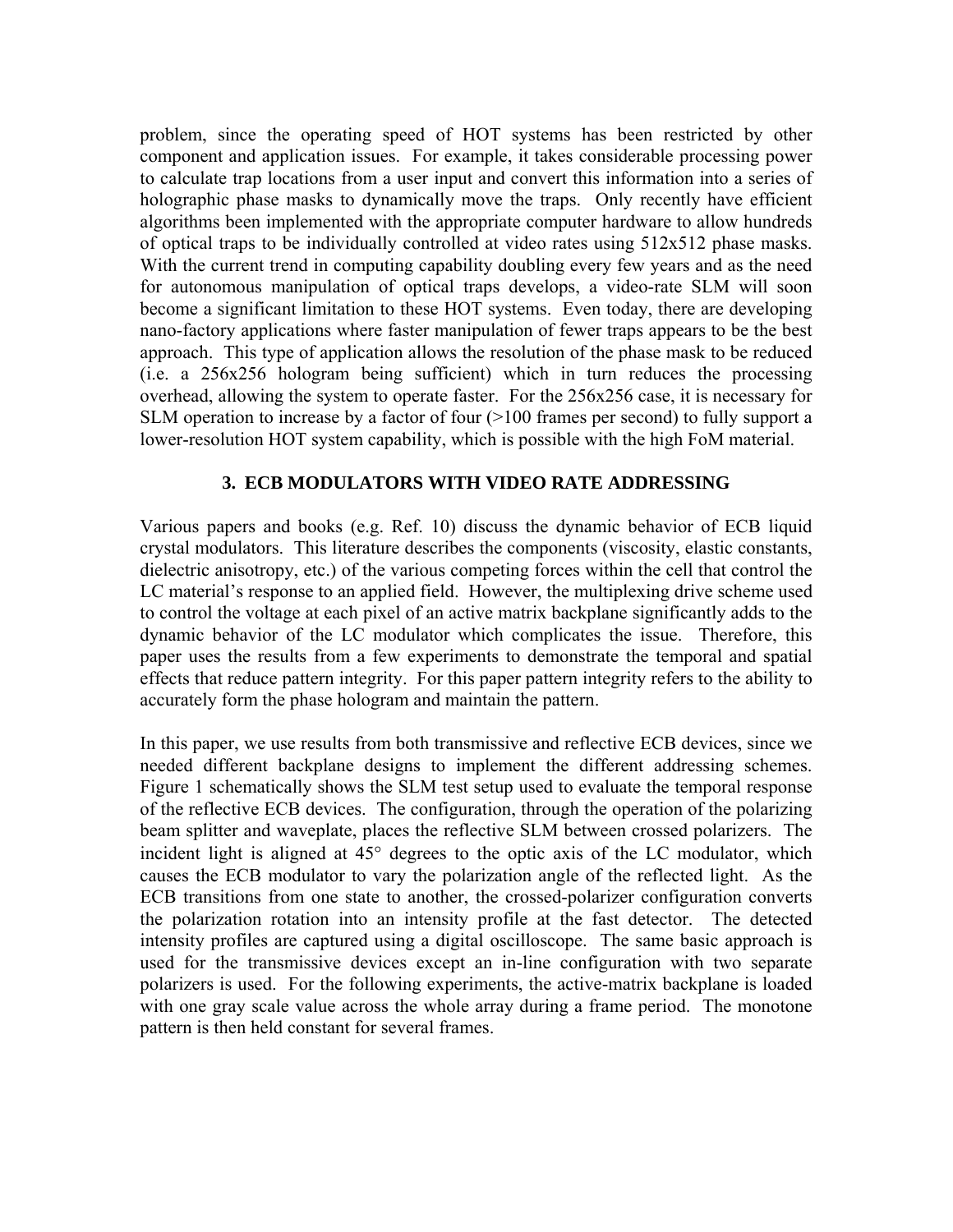

**Figure 1: Optical test setup for analyzing ECB modulator response.** 

Figure 2 shows the response of a transmissive ECB modulator that uses a LC material with a FoM of 2.4  $\mu$ m<sup>2</sup>/s. The SLM is addressed at video rate - 60 frames per second (fps). The gray scale values change from 0 (high field) to 255 (low field) during the trace capture. For a full  $2\pi$  transition, the resulting trace should complete a full cycle (i.e. from peak to peak, valley to valley, etc). From the trace shown in Figure 2, it is uncertain if the modulator produces a full  $2\pi$  transition at 633 nm. When a high FoM material (FoM = 14.4  $\mu$ m<sup>2</sup>/s) is used in the same design, the phase transition clearly exceeds a full 2π (refer to Figure 4). In addition to the large effect caused by the 0 to 255 transition in Figure 2, there is other obvious structure in the waveform. The small periodic variations are synchronous with the frame period (60 Hz ripple). This ripple is very consistent from period to period, but its amplitude and temporal variation is data dependent as shown in Figure 3. Because of this data dependency, there is virtually no time that the hologram is truly static. The phase variation due to the ripple is generally less than a tenth of a wave for the lower FoM materials. Unfortunately, the problem becomes significantly worse as the relaxation time for the LC modulator becomes shorter (i.e. for higher FoM LC materials). Figure 4 shows the relaxation response of a high FoM device (FoM  $= 14.4$ )  $\mu$ m<sup>2</sup>/s). With the higher birefringence, the SLM clearly demonstrates more than  $2\pi$  of modulation depth (i.e. a clear peak-to-peak transition). Also, this LC modulator has a significant 60 Hz data-dependent ripple, as shown in Figure 5. Figure 6 compares the 60 Hz peak-to-peak ripple for the different FoM materials discussed. It is obvious from Figure 6 that the higher FoM material adds considerably to phase error when addressed at video rates.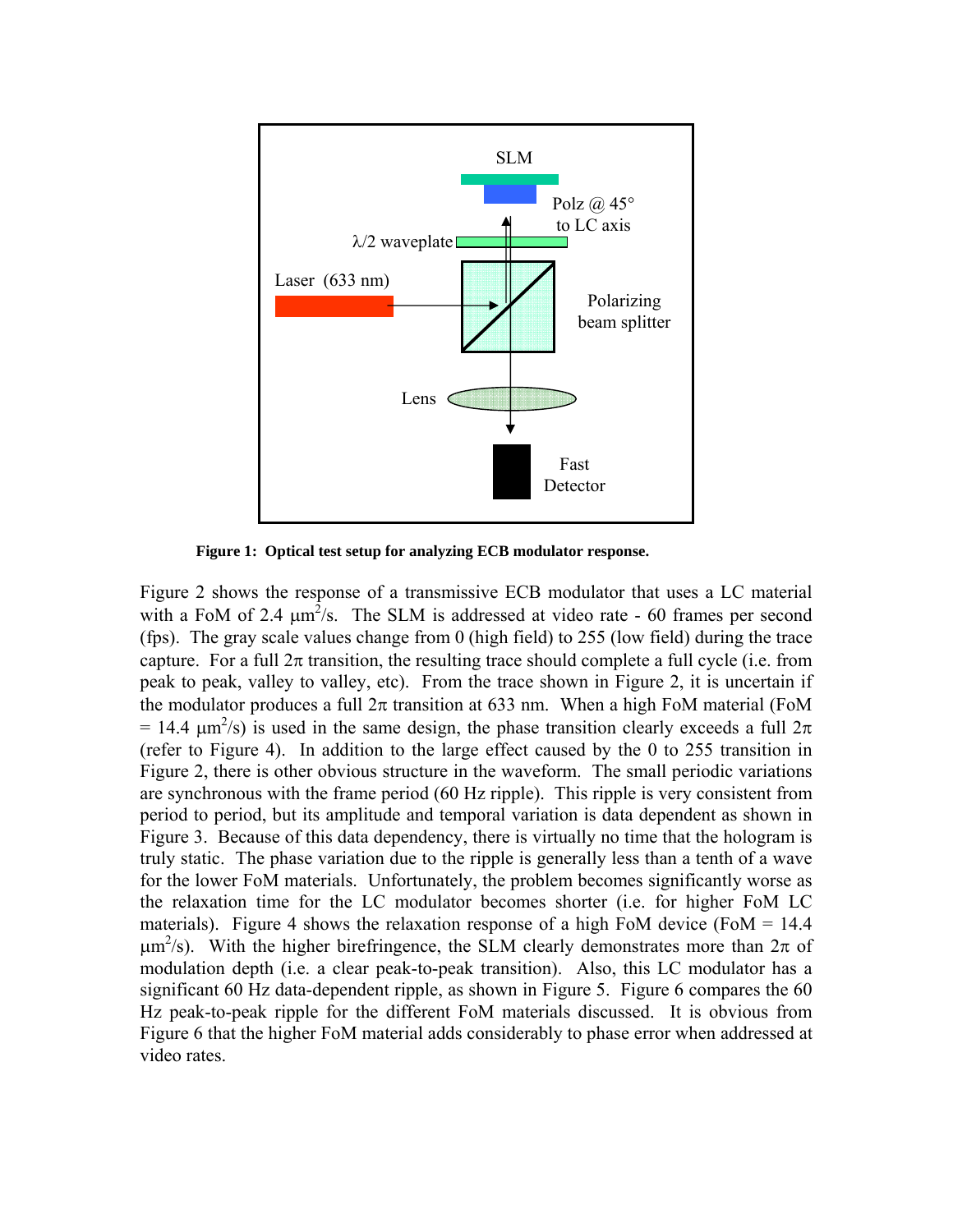

**Figure 2: Relaxation response (0=high field, 255=low field) of transmissive SLM (FoM = 2.4**  $\mu$ **m<sup>2</sup>/s).** 



**Figure 3: Data dependent ripple due to 60 fps addressing. Gray level values of 39, 135, 175 and 223**  are represented in the different plots (transmissive SLM with  $\text{FoM} = 2.4 \text{ }\mu\text{m}^2/\text{s}$ ).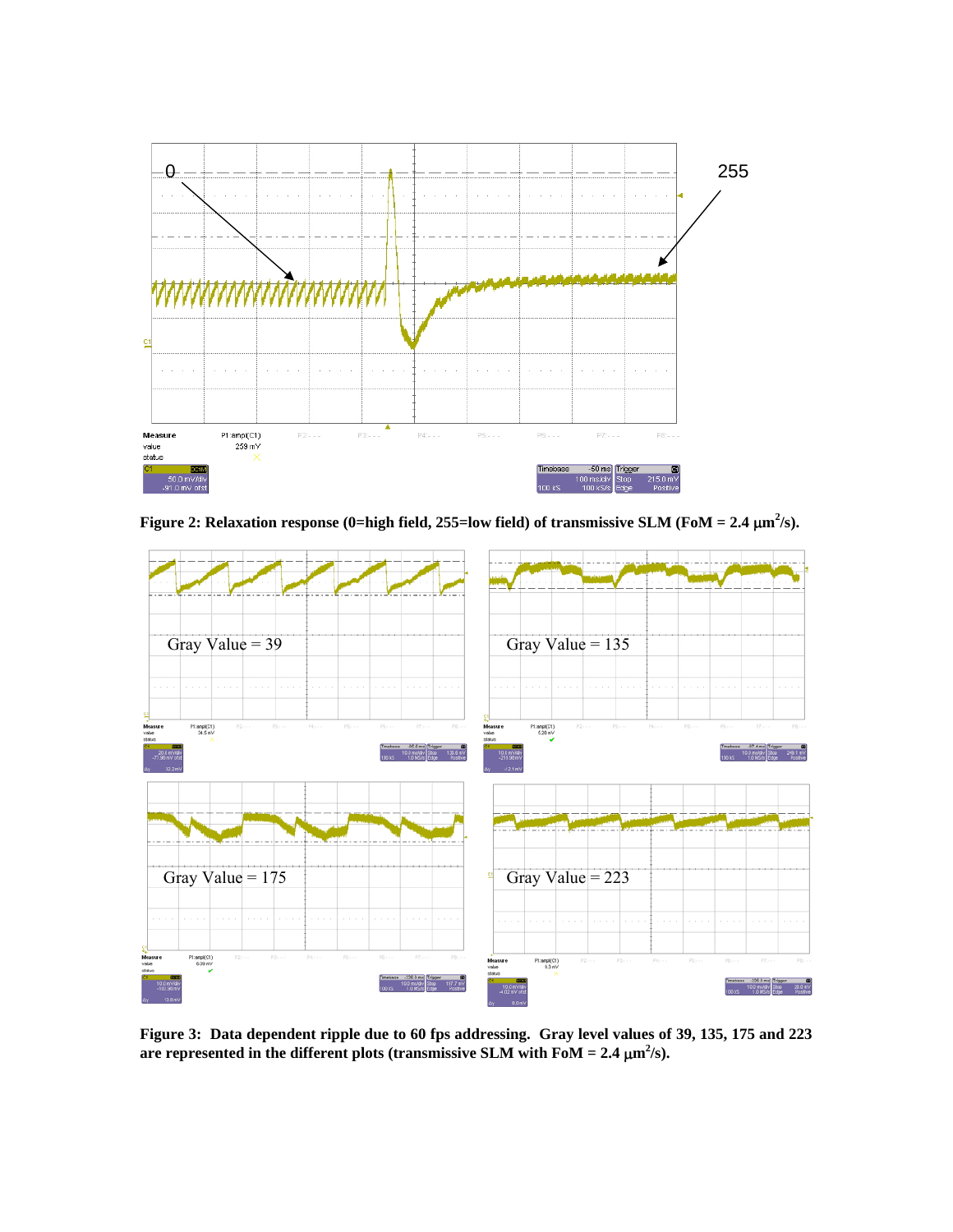

**Figure 4: Relaxation response (0=high field, 255=low field) of transmissive SLM (FoM = 14.4**  $\mu$ **m<sup>2</sup>/s).** 



**Figure 5: Data dependent ripple due to 60 fps addressing. Gray level values of 15, 95, 175 and 255**  are represented in the different plots (transmissive SLM with FoM =  $14.4 \ \mu \text{m}^2/\text{s}$ ).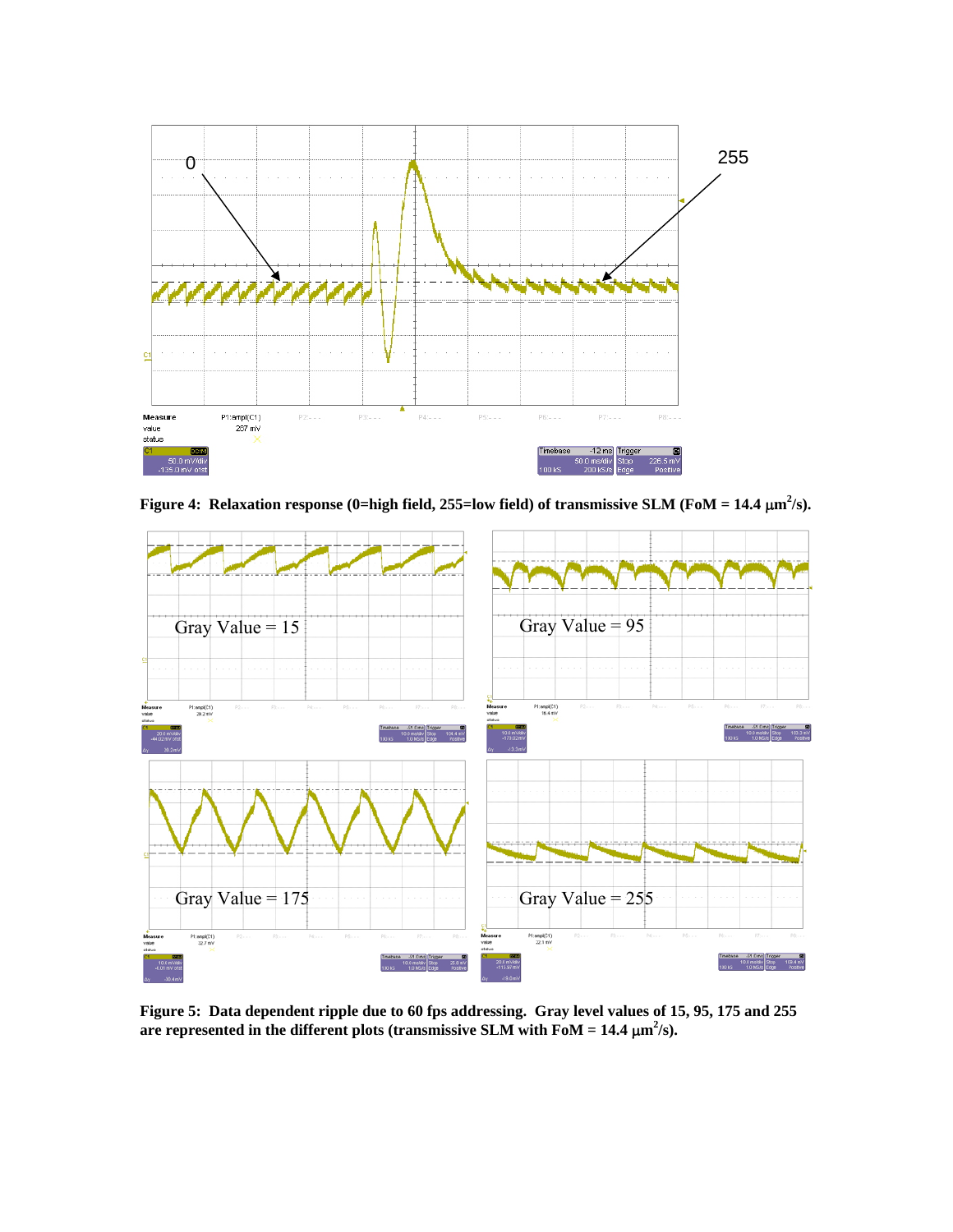

**Figure 6: Plot of 60 Hz peak-to-peak ripple versus gray scale for LC materials having different figures of merit (load rate = 60 Hz, toggle rate = 30 Hz).** 

### **4. DRIVING TECHNIQUE FOR REDUCING ADDRESSING RIPPLE**

The previous section shows the result of driving ECB modulators at video rates. In the test cases shown above, the transmissive active-matrix backplane was addressed at a 60 Hz rate. That is, a whole frame of data was loaded in 16.7 milliseconds. Each time a new frame of data was loaded with the same gray scale values, a voltage level was stored at the pixel that reversed the field across LC modulator (i.e. the field had the same amplitude but opposite polarity). Therefore, the field was inverted (toggled) at 30 Hz (33.3 milliseconds per cycle). If the toggle period is compared with the free relaxation time of the two transmissive ECB modulators (refer to Equation 2), we find that the relaxation period for the lower FoM modulator is longer (42 milliseconds) and the higher of FoM modulator is shorter (25 milliseconds) than the toggle period. However, both relaxation times are close to the toggle period, which explains why both have considerable ripple. Also, the two examples indicate that the toggle period needs to be significantly shorter than the relaxation time to reduce the ripple.

The overall goal is to achieve fast response with minimum ripple. The high FoM transmissive ECB modulator is easily capable of supporting 30 fps operation with a full wave of modulation at 633 nm. It is desirable to greatly increase the operating speed of the device. By moving to a reflective configuration for the SLM, it is possible to halve the modulator thickness and still maintain the full modulation depth. By reducing the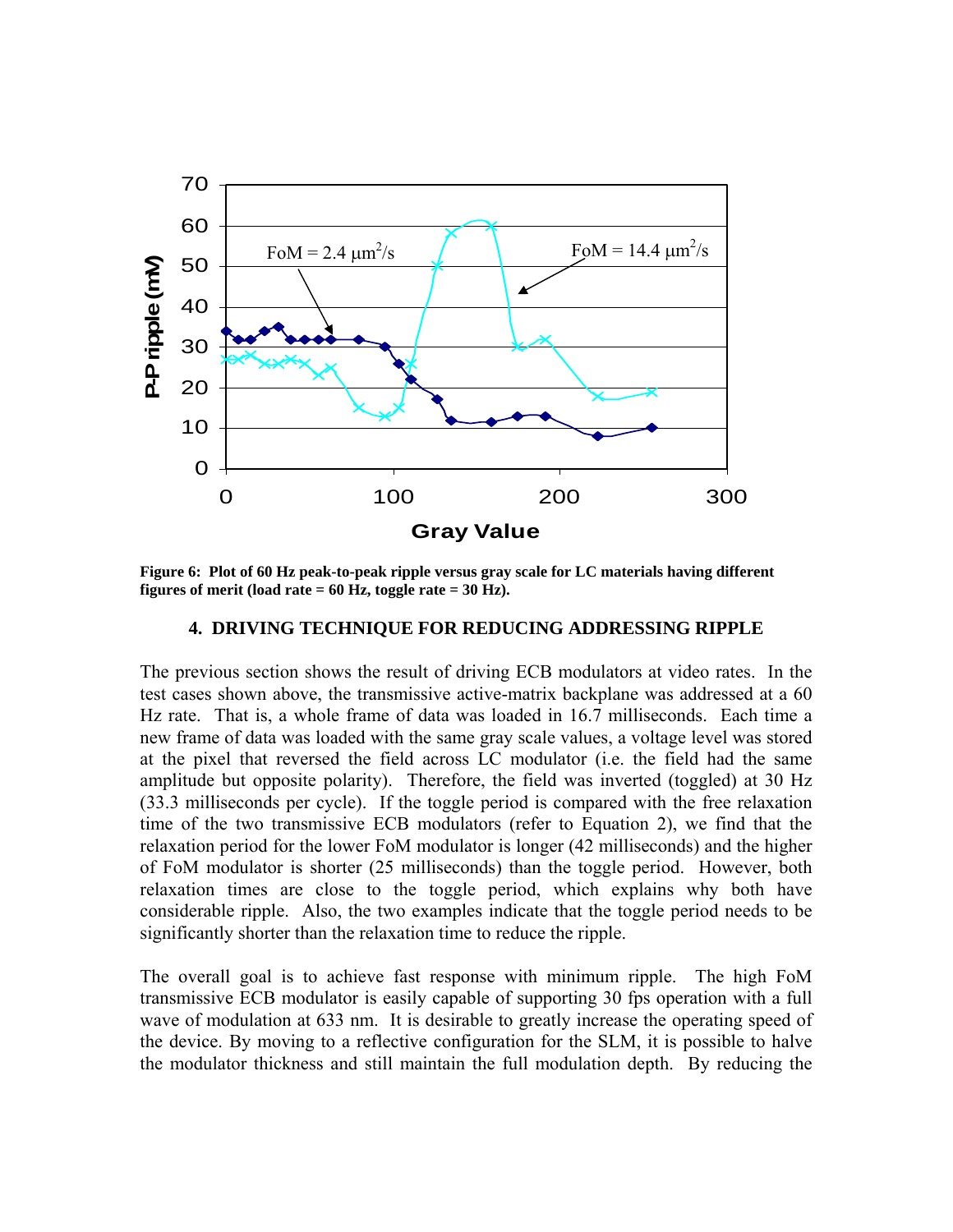modulator thickness by a factor of two, the operating speed of the SLM increases by approximately a factor of four (refer to Equation 2), which allows the SLM to run at over 100 fps. However, the faster response requires the toggle rate to be significantly higher than 100 Hz to prevent ripple. Fortunately, the 512x512 reflective SLM backplanes developed by BNS accept 32 analog inputs at 50 MHz, allowing a 6 KHz load rate. The drive electronics invert the data after a user-specified number of SLM load cycles. With the number set to three, the device drives the LC modulator with a 1 KHz toggle rate. By using these design and operating parameters, a high FoM reflective device was fabricated and tested.

Figure 7 shows the relaxation response of a reflective ECB modulator that uses a LC material with a FoM of 14.4  $\mu$ m<sup>2</sup>/s. As discussed above, the SLM is loaded at 6 KHz frames per second and the field polarity is toggled at 1 KHz. The gray scale values change from 0 (high field) to 255 (low field) during the trace capture. This device produces a full  $2\pi$  transition at 633 nm in less than 10 milliseconds, allowing the SLM to operate at 100 fps. There are no visible periodic variations that are synchronous with the frame or toggle period (6 KHz or 1 KHz ripple).



**Figure 7: Relaxation response (0=high field, 255=low field) of reflective SLM (FoM =**  $14.4 \mu m^2/s$ **).**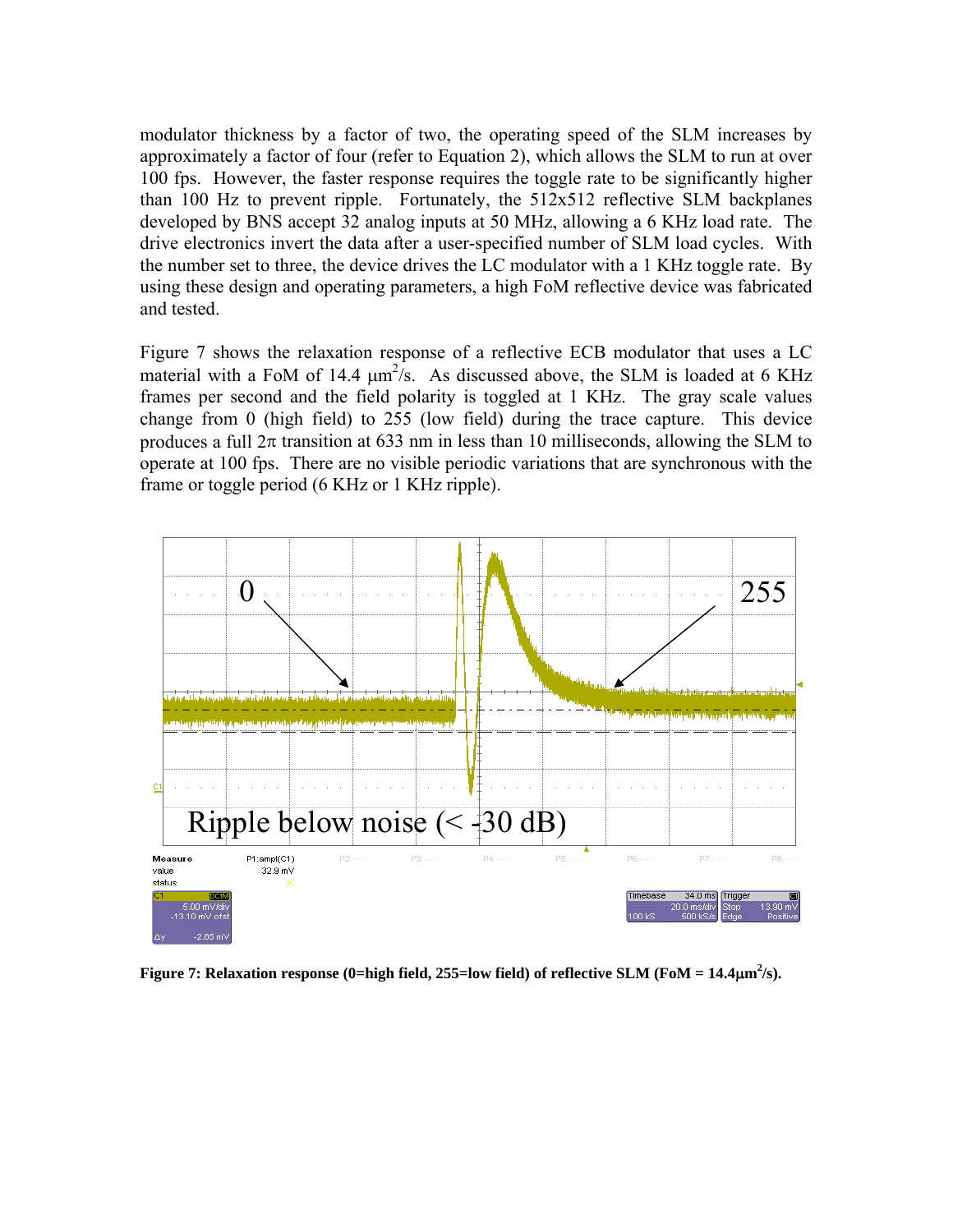### **5. CONCLUSIONS**

The use of high birefringent, high figure of merit liquid crystal materials for ECB modulators was investigated. These materials allow a thinner cell gap to be used for the modulator, which greatly improves SLM response times. At 633 nm, reflective SLMs capable of operating at 100 fps were demonstrated using room temperature conditions. By heating the SLMs and using higher voltage addressing, we believe operation at several hundred fames per second is possible.

These speed improvements however place additional requirements on the active matrix backplane and addressing electronics. As shown in Figure 8, there is significant datadependent ripple caused by slowly addressing the modulator (plot on left). That is, the rate used to toggle the field driving the ECB modulator is slower than its relaxation response. To eliminate the ripple, the toggle rate needs to be several times faster than the modulator's response (right plot). This requires active matrix backplanes and drive electronics capable of sub-millisecond load rates.



**Figure 8: High figure of merit ECB modulators addressed at different rates. The left plot shows a strong data-dependent ripple that is synchronous with the video rate addressing period.** 

# **ACKNOWLEDGEMENTS**

The work presented in this paper includes contributions from Sebastian Gauza and Shin-Tson Wu.

### **REFERENCES**

l

<sup>&</sup>lt;sup>1</sup> Arryx Corporation Product Literature, "BioRyx 200 Applications," www.arryx.com (2005).

<sup>&</sup>lt;sup>2</sup> D.G. Grier, "A revolution in optical manipulation," Nature, **424**, 810-816 (2003).

<sup>&</sup>lt;sup>3</sup> X. Xun, X. Chang, D.J. Cho, and R.W. Cohn, "Arbitrary multi-beam laser scanning and trapping by use of a spatial light modulator and manual scripting interface," Proc. SPIE, **5514**, pp. 143-149 (2004). 4

C.H.J. Schmitz, J.E. Curtis, and J.P. Spatz, "Constructing and probing biomimetic models of the actin cortex with holographic optical tweezers," Proc. SPIE, **5514**, pp. 446-454 (2004).